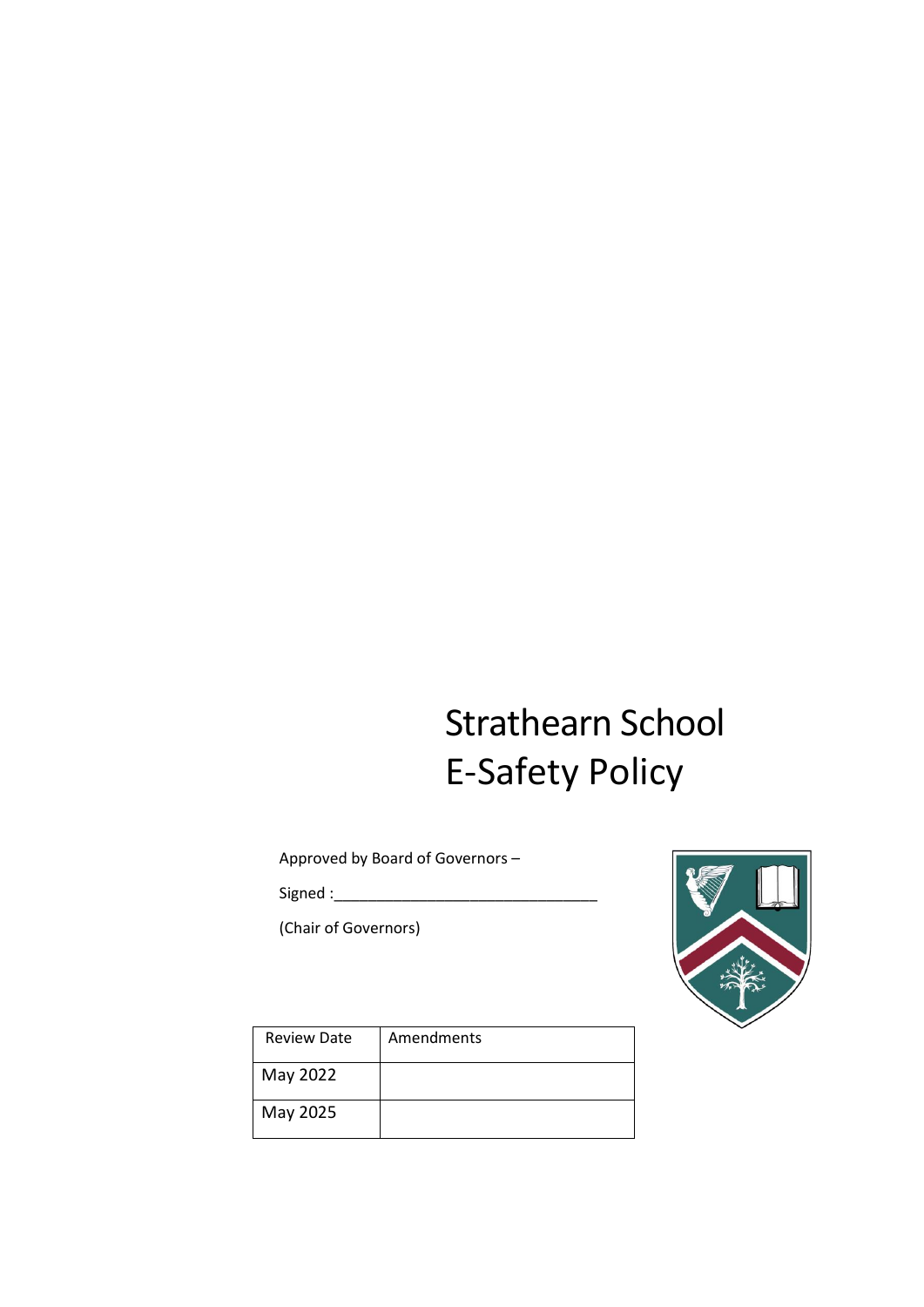1. Introduction

## **1.1 Rationale**

Digital Technology has become an integral part of the lives of pupils in today's society. Digital Technology and the online world have opened up a range of opportunities for pupils and have the potential to add value to pupils's education. However, alongside this, there is a growing concern about the negative impact that these technologies could potentially have if not used safely.

As a school we need to be progressive about our response to the ever-increasing reliance on Digital Technology and the changes it brings to our society.

At Strathearn we believe that there are significant benefits that come from learning, exploring and connecting with each other online. We also know how important it is to make sure pupils know how to protect themselves. Strathearn is committed to raising awareness of the potential risks pupils face online and how these concerns can be reported. The School will ensure each pupil is educated about how to act appropriately online and stay safe.

The potential risks pupils may encounter online are grouped into 4 categories.

## Conduct

A Pupil may be at risk because of their own behaviour, for example, by sharing too much information. Some of the conduct risks pupils may face include:

- The potential for excessive use which may impact on the social and emotional development and learning of the pupil;
- Plagiarism and copyright infringement;
- The sharing / distribution of personal images without an individual's consent or knowledge;
- Digital footprint and online reputation;
- Sexting.

#### Content

Age-inappropriate or unreliable content can be available to pupils.

Some of the content risks pupils may face include:

- Exposure to inappropriate content, including online pornography and violence;
- Access to illegal, harmful or inappropriate images or other content;
- Lifestyle websites, for example eating disorders, self-harm or suicide sites;
- Hate sites;
- Access to unsuitable video / internet games;
- Content validation: an inability to evaluate the quality, accuracy and relevance of information on the internet.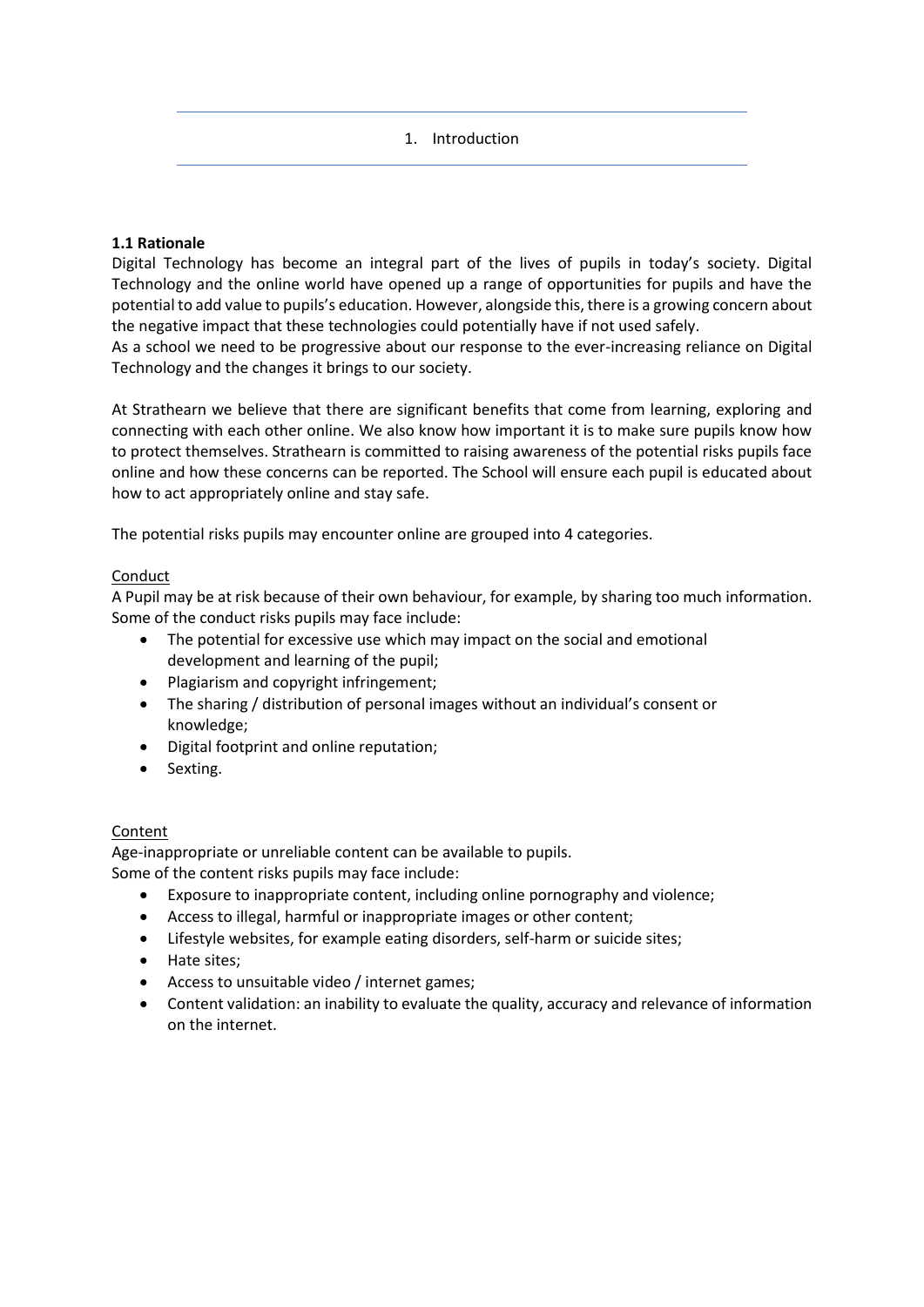## Contact

Pupils can be contacted by bullies or people who groom or seek to abuse them. Some of the contact risks pupils face may include:

- Inappropriate communication / contact with others, including strangers;
- The risk of being subject to grooming;
- Cyber-bullying;
- Identity theft and sharing passwords.

## Commercialism

Pupils can be unaware of hidden costs and advertising in games, apps and websites. Some of the commercial risks pupils may face include:

- Pop-ups and spam emails;
- In-app purchasing;
- Advertising.

As with all other risks, it is impossible to eliminate these risks completely. It is therefore our aim, through good educational provision, to build pupils' resilience to the risks to which they may be exposed, so that they have the confidence and skills to face and deal with them.

The School must demonstrate that it has provided the necessary safeguards to help ensure that it has done everything that could reasonably be expected to manage and reduce these risks. The E-Safety Policy that follows explains how Strathearn intends to do this, while also addressing wider educational issues, in order to help pupils be responsible users and to stay safe while using the internet and other communications technologies for educational, personal and recreational use.

## **1.2 Scope**

For the purpose of common understanding, this policy assumes the following definition of e-safety:

*"E-Safety is about using electronic devices in a safe, responsible and respectful way. It means safeguarding children and pupils in the digital world and educating them to keep themselves safe online".*

#### NI Executive E-Safety strategy and policy for NI 2019-2022

Pupils are expected to behave online in a way that does not compromise their own safety, the safety of others or the reputation of the School. All staff and pupils are expected to adhere to this e-safety policy and this policy should be used in conjunction with our Anti-Bullying, Acceptable Use and Safeguarding & Child Protection Policies.

In relation to incidents that occur during school hours, we will work with parents, staff and pupils to ensure the e-safety of all involved, and, if necessary, to apply sanctions as per our Positive Behaviour Policy.

In relation to e-safety incidents that occur outside of school hours, the School will work with pupils and parents to help keep all pupils safe and offer educative support where appropriate. E-Safety outside school hours is primarily the responsibility of the parents. If inappropriate activity occurs outside school hours with the intention of having a negative effect on any member of the School community, and this is brought to our attention, then we will liaise with parents as to an appropriate way forward. Any issues that arise inside school, as a result of e-safety incidents outside of school, will be dealt with in accordance with school policies.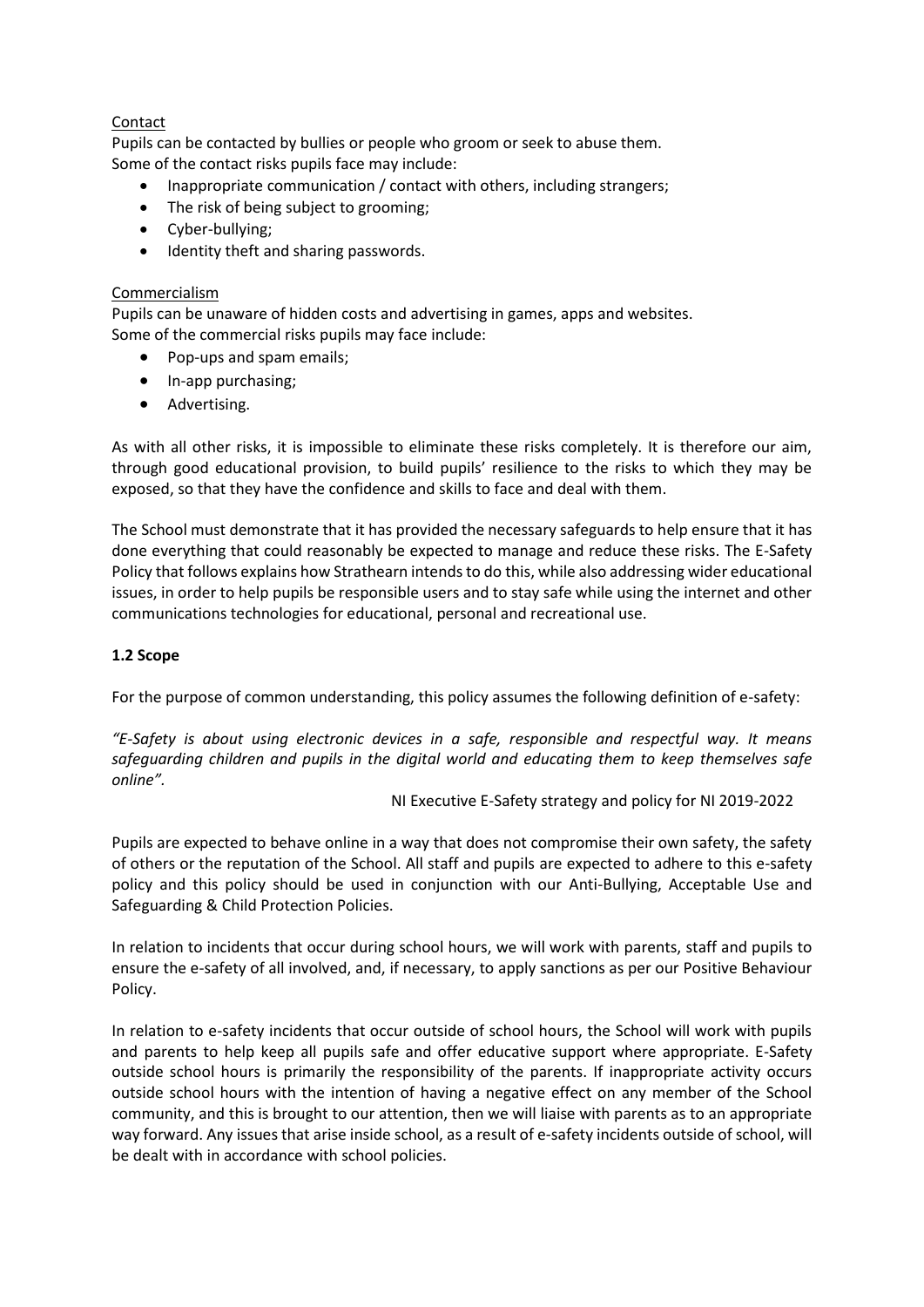## 2. Roles and Responsibilities

## **2.1 Board of Governors**

The Board of Governors have a duty to safeguard and promote the welfare of pupils and to determine the measures to be taken by the School to protect pupils from online abuse. In exercise of these duties, the Governors must ensure that an E-Safety Policy has been approved and implemented. Oversight of the operation of this policy will be through the Curriculum Committee.

# **The Principal**

The Principal will:

- Have overall responsibility for e-safety;
- Support the Designated Teacher for e-safety in the development of an online safety culture within the School.

# **Vice-Principal (Pastoral)**

The vice-principal (pastoral) will be the Designated Teacher for E-Safety and will:

- Act as a named point of contact on all online safety issues and liaise with other members of staff and agencies as appropriate;
- Keep up-to-date with current research, legislation and trends and adjust policy and practice accordingly;
- Coordinate participation in events to promote positive online behaviour, e.g. Safer Internet Day;
- Ensure that online safety is promoted to parents/carers and the wider community through a variety of channels and approaches;
- Maintain an online safety incident/action log to record incidents and actions taken as part of the School's safeguarding recording structures and mechanisms;
- Monitor the School's online safety incidents to identify gaps/trends and adjust policy and practice accordingly, and report to the Principal as appropriate;
- Ensure that online safety is integrated with other appropriate school policies, procedures and guidelines;
- Ensure all members of staff receive regular, up-to-date and appropriate training regarding online safety and provide guidance regarding safe, appropriate communications;
- Ensure that suitable, age-appropriate and relevant filtering is in place to protect pupils from inappropriate content to meet the needs of the School, and ensure that the filtering and School network system is actively monitored;
- Work with and support technical staff in monitoring the safety and security of the School's systems and network.

The Designated Teacher may delegate some aspects of the responsibilities listed above to members of the wider Pastoral Team (Senior Teacher (Pastoral), Heads of Year, Form Tutors), as appropriate.

## **E-Learning Co-ordinator**

The E-Learning Co-ordinator will:

- Lead the ICT committee in promoting e-safety among pupils through the delivery of E-Safety Newsletters;
- Liaise with the Vice-principal (pastoral) to explore ways of promoting e-safety to pupils, parents and staff;
- Liaise with the Vice-principal (pastoral) to coordinate participation in events to promote positive online behaviour, e.g. Safer Internet Day;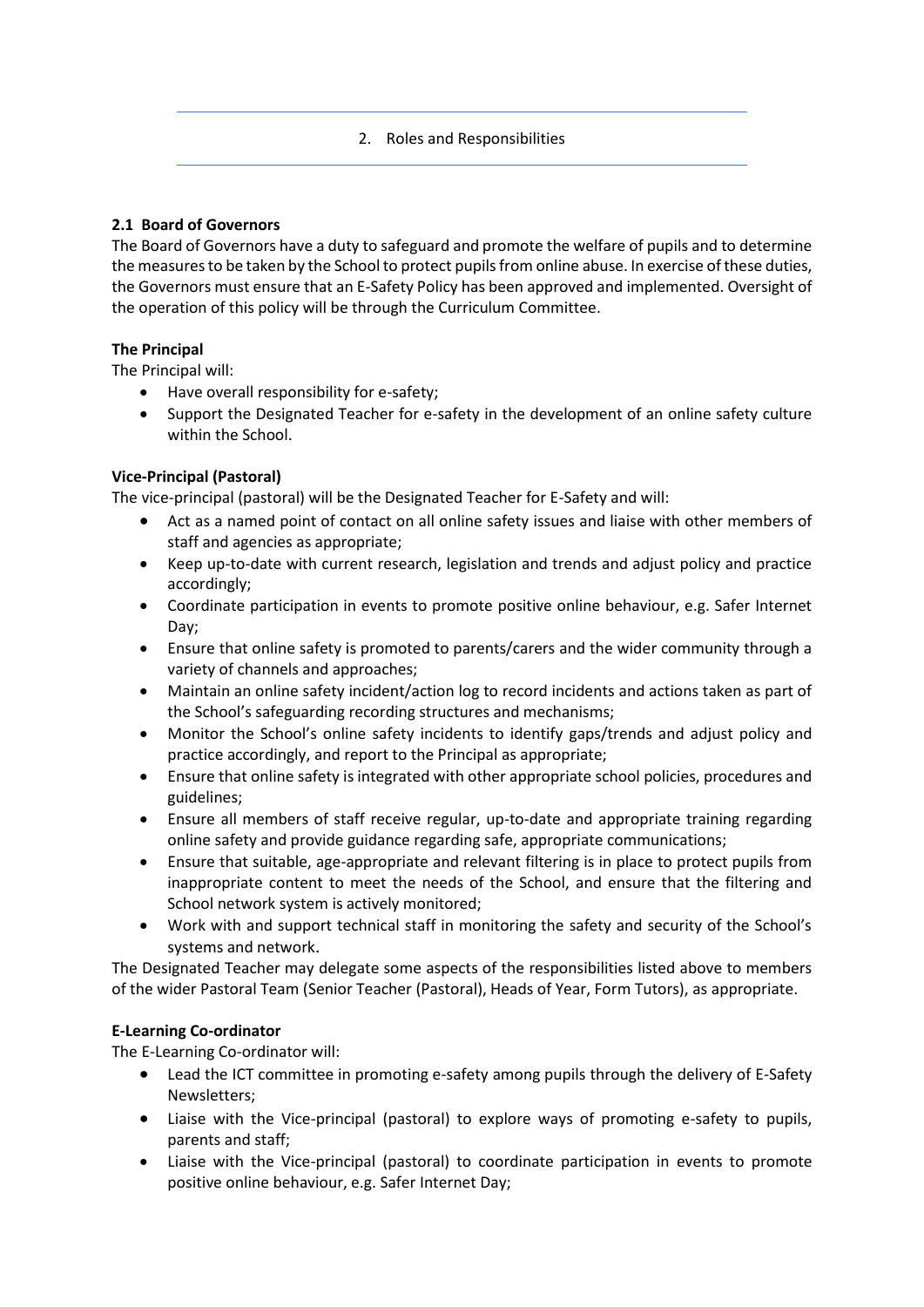- Keep up-to-date with current research, legislation and trends and adjust policy and practice accordingly;
- Contribute to the development of E-Safety Policies;
- Develop an effective ICT curriculum which promotes age-appropriate online safety messages for students on how to stay safe and how to take responsibility for their own and others' safety.

## **ICT Support Officer**

The ICT Support Officer will:

- Ensure that the use of the School's network is regularly monitored in order that any deliberate or accidental misuse can be reported to the Designated Teacher for e-safety;
- Regularly monitor the use of the network and report any breaches or concerns to the Designated Teacher for e-safety and together ensure that they are recorded, and appropriate action is taken.

#### **Staff**

Teaching and non-teaching staff will:

- Contribute to the development of E-Safety Policies and procedures;
- Adhere to the School E-Safety Policy and Acceptable Use Policies;
- Sign and return the Agreement Form appended to any relevant Acceptable Use Policy;
- Have an awareness of e-safety matters and how they relate to pupils ;
- Model good practice in using new and emerging technologies;
- Embed e-safety education in curriculum delivery where possible;
- Report any concerns to the Designated Teacher for E-Safety;
- At all times adhere to the School Code of Conduct for Staff and Volunteers.

#### **Pupils**

Pupils will:

- Contribute to the development of E-Safety Policies and procedures;
- Read the Schools E-Safety Policy and Acceptable Use Policies, and adhere to them;
- Sign and return the Agreement Form appended to any relevant Acceptable Use Policy;
- Seek help from a trusted adult if things go wrong, and offer support to others that may be experiencing online safety issues;
- Take responsibility for keeping themselves safe online;
- Take responsibility for improving their awareness and learning in relation to the opportunities and risks posed by new and emerging technologies;
- Assess their personal risk of using any particular technology, and behave safely and responsibly to limit those risks.

## **Parents**

Parents should:

- Understand the School's E-Safety Policy, Acceptable Use Policies and encourage their daughter(s) to adhere to them;
- Sign and return the Agreement Form appended to any relevant Acceptable Use Policy;
- Read all information regarding e-safety shared with them by school;
- Support the School in their e-safety approaches, and reinforce appropriate safe online behaviour at home;
- Model safe and appropriate uses of new and emerging technology.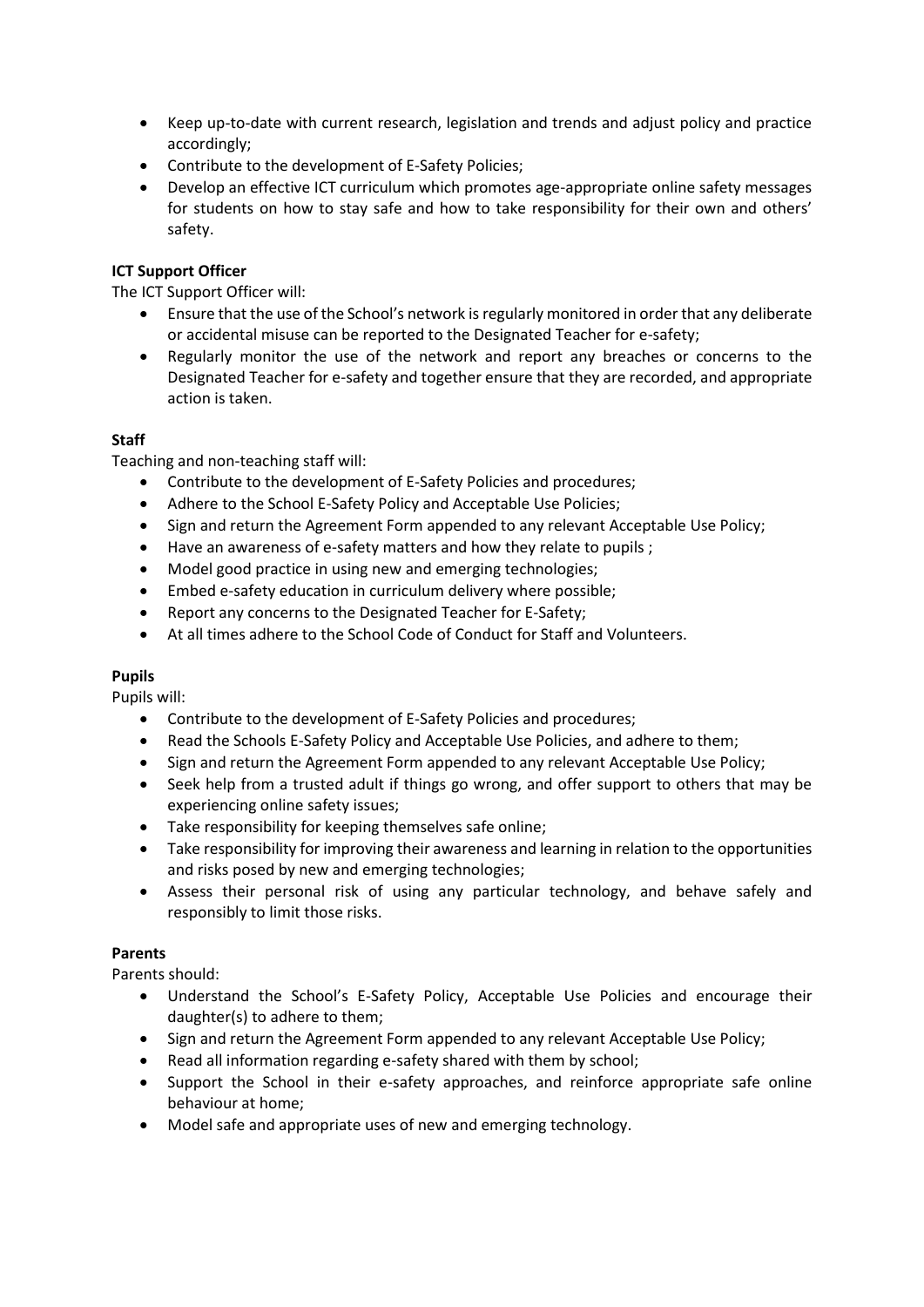## 3. Communication of e-safety

## **3.1 Policy access**

This policy is available, on request, from the School Reception and on the School website.

## **3.2 Professional development for staff**

It is essential that all staff receive e-safety training and understand their responsibilities, as outlined in this policy. Training will be offered as follows:

- E-safety information will be made available to new staff as part of their induction. Where necessary training and e-safety updates will also be provided during the academic year.
- All new staff should receive e-safety information as part of their induction programme, ensuring that they fully understand the School E-Safety and Acceptable Use Policies.

## **3.3 Education of pupils**

The education of pupils in e-safety is an integral part of the School's provision allowing pupils to recognise and avoid e-safety risks and to build their resilience. E-safety is promoted through, but not limited to:

- Specific ICT lessons;
- ICT across the curriculum;
- Talks from external agencies (e.g. PSNI);
- Personal Development lessons delivered through the LLW curriculum;
- Assembly;
- Safer Internet Day;
- Anti-bullying week;
- E-safety newsletters created by the sixth form ICT committee.

#### **3.4 Education of parents**

The School recognises that parents have an essential role to play in enabling their daughter(s) to become safe and responsible users of the internet and digital technology. Parents' attention will be drawn to the Schools E-Safety Policy and expectations. Information and guidance for parents on online safety will be made available in a variety of formats, e.g. E-safety Newsletter. Parents will be encouraged to model positive behaviour for their daughter(s) online.

Parents are strongly encouraged to have regular conversations with their daughter(s) about the benefits and dangers of the Internet, to empower them to use the Internet safely.

#### **3.5 Managing emerging technologies**

There is an ever increasing reliance on Digital Technology, and as a school, we aim to be progressive about our response to changes Digital Technology brings to our society. The School will risk-assess any new technologies before they are allowed in School, and will consider any educational benefits that they may have. The School keeps up-to-date with new technologies and will quickly develop appropriate strategies for dealing with new technological developments and any associated risks.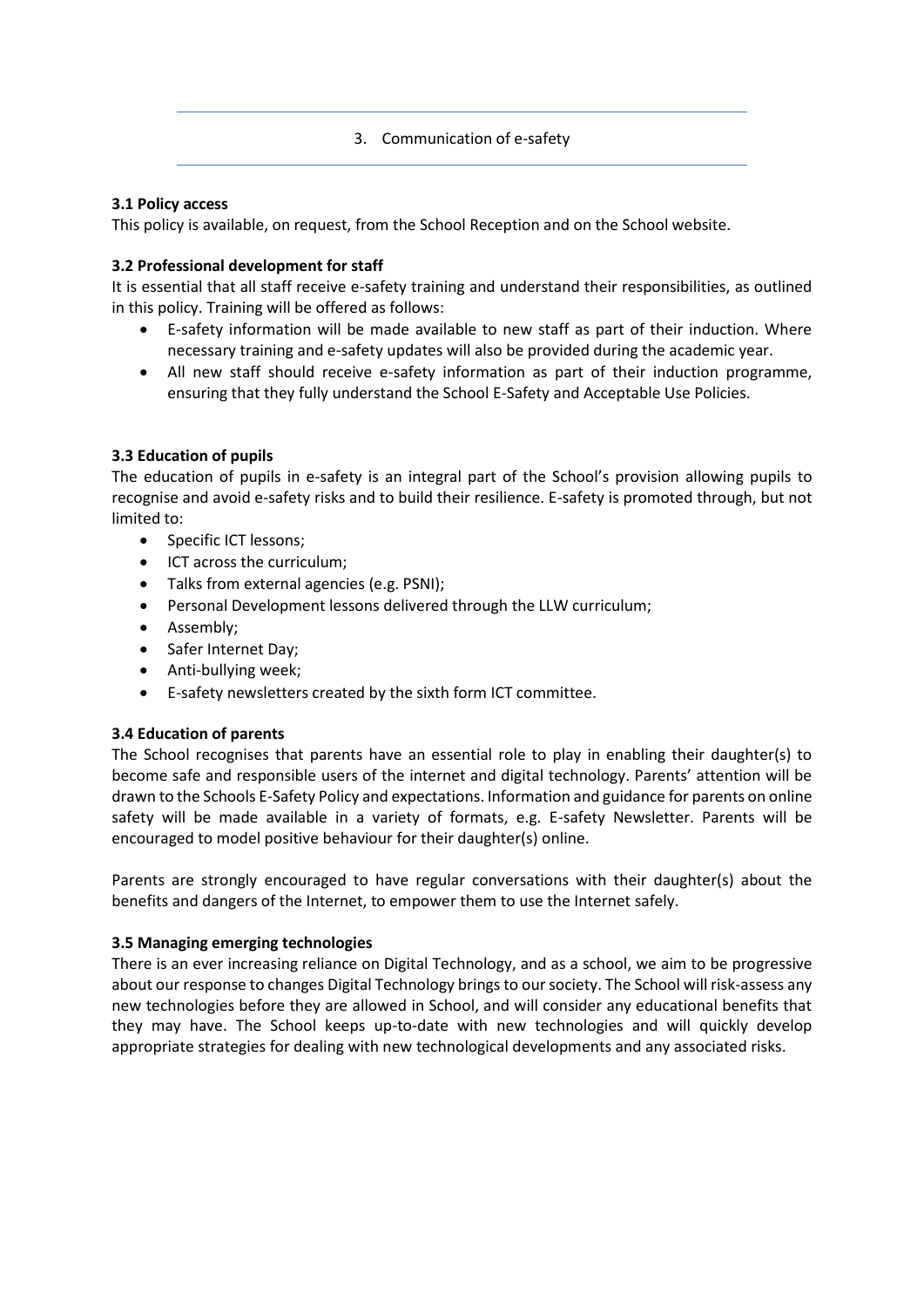4. Cyber bullying

For the purpose of common understanding, this Policy assumes the following definition of cyberbullying:

*"Cyber bullying, or online bullying, can be defined as the use of technologies by an individual or by a group of people to deliberately and repeatedly upset someone else".*

UK Safer Internet website

Staff should be aware that pupils are vulnerable to cyberbullying both in and out of school. This form of bullying is considered within the School's Anti-Bullying Policy as well as in this E-Safety Policy.

The anonymity that can come with using the Internet can sometimes make people feel safe to say and do hurtful things that they otherwise would not do in person. However, most messages can be traced back to their creator. Although there is no specific legislation for cyberbullying, the following may cover different elements of cyberbullying behaviour:

- Protection from Harassment (NI) Order 1997 <http://www.legislation.gov.uk/nisi/1997/1180>
- Malicious Communications (NI) Order 1988 <http://www.legislation.gov.uk/nisi/1988/1849>
- The Communications Act 2003 <http://www.legislation.gov.uk/ukpga/2003/21>

Offensive material relating to the School, or any member of the School community, should not be posted online, regardless of whether this has been done at School or in any other place.

- All instances of cyberbullying are forbidden and will be dealt with according to the School's Anti-Bullying Policy.
- If pupils think they are being bullied online, they should speak to a member of staff or a parent as soon as possible.
- If staff feel that they are abused online, they should speak to a member of SLT as soon as possible.

#### **Mobile Phones**

The School recognises that many parents may wish their daughter to have a mobile phone for use in cases of emergency. However, mobile phones can be used inappropriately and they are potential targets for theft and online bullying-type behaviour. The School reserves the right to confiscate a pupil's mobile phone and retain it at Reception until 3.30 pm, should a pupil fail to co-operate with the arrangements outlined below. Pupils will need to sign for their phones to retrieve them. Pupils who persistently fail to adhere to these arrangements will be disciplined in accordance with the School's Positive Behaviour Policy.

• The use of mobile phones is restricted to lunch time, break time, before Registration and after 3.30pm. Phones must be SWITCHED OFF AT ALL OTHER TIMES, including between classes, unless directed otherwise by staff.

The misuse of mobile phones and other personal electronic communication equipment for online bullying-type behaviour will not be tolerated (see Anti-Bullying, Positive Behaviour, Internet Acceptable Use and Social Media Policies).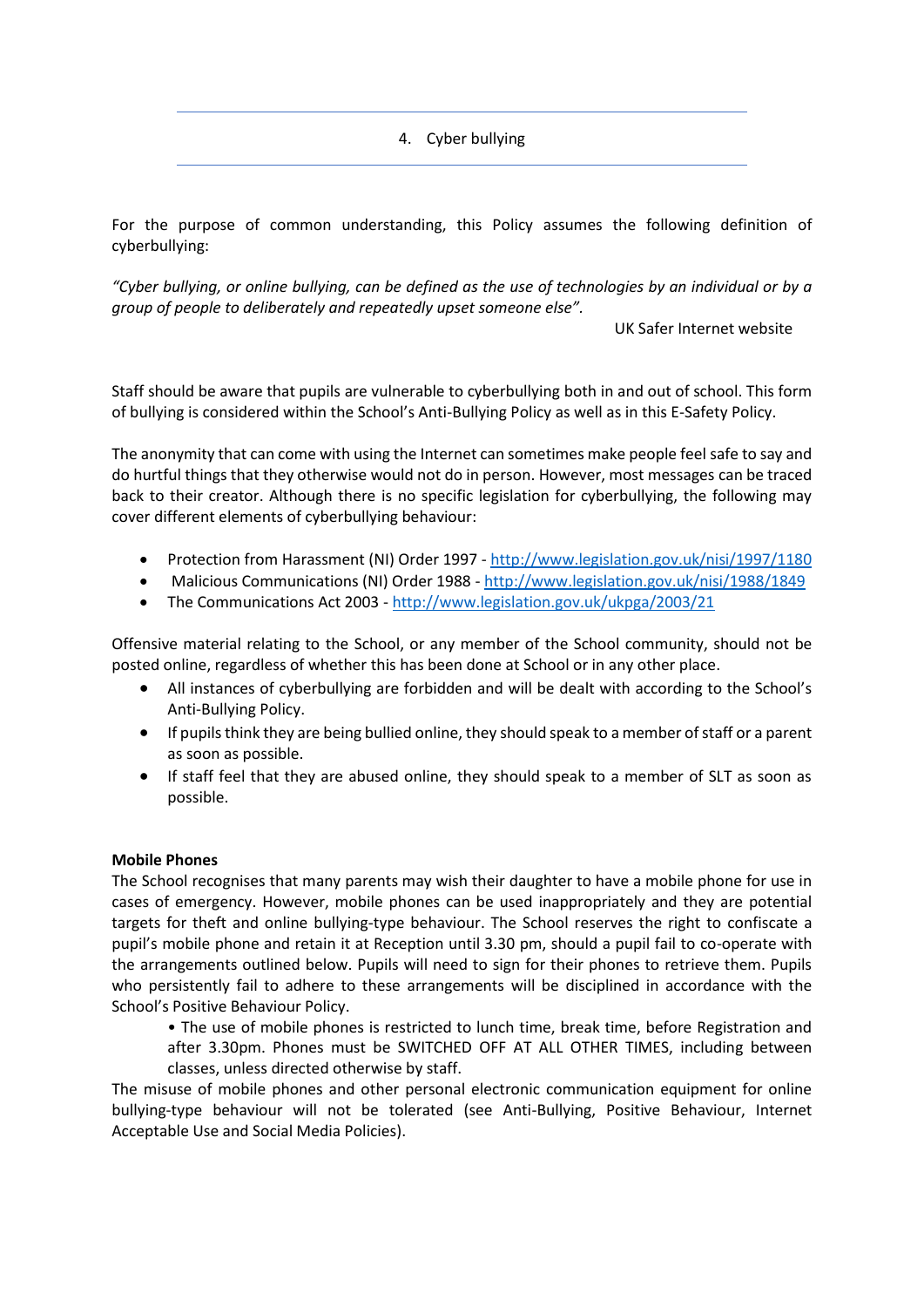5. Published content

#### **5.1 School Website**

The contact details on the website will be the School address, email and telephone number. Staff or pupils' personal information will not be published. While the Principal may delegate the day to day operation of the website, the Principal will take overall editorial responsibility for online content published by the School and will ensure that content published is accurate and appropriate. The School website will comply with the School's current policy and guidelines for publications including use of pupils' images, respect for intellectual property rights, privacy policies and copyright.

## **5.2 Publishing images and videos online**

Use of images and video is an increasingly important element in modern educational practice. Videos can be produced by staff or pupils for a variety of educational purposes as well as for promotion and recording of activities.

Images and videos may in some circumstances be published to an external storage or video sharing website. Where this is the case, current school guidelines on the use of these facilities will be followed by pupils and staff.

The School will ensure that written permission from parents has been obtained before images/videos of pupils are electronically published.

## **5.3 Managing Email**

The School will provide all pupils and staff with at least one official email address. These addresses are the only ones which should be used for school communication and educational purposes.

School email can be monitored by senior staff. Pupils and staff will be made aware of the appropriate use of email and the sanctions if they abuse the email system. They will also be advised to be careful regarding with whom they share this email address. Pupils will be advised that this email address should only be used for school related activities and that it is not private.

These addresses may be used to allow pupils to access services which the School has sanctioned, as appropriate, for use within school (e.g. cloud-based storage and associated applications). Use of email accounts and any services accessed using that account will only be used in accordance with the current school guidelines.

#### **5.4 Official school Use of Social Media**

Official social media used by the School will be in line with existing policies, including Anti-Bullying, Safeguarding and Child Protection. Images or videos of pupils will only be shared on official school social media sites/channels in line with the guidelines on image use which can be found in our Safeguarding and Child Protection Policy.

Social media use will be age appropriate. The School is aware that many social media sites state that they are not for children under the age of 13, therefore the School will not create accounts within School specifically for pupils under this age.

Information about safe and responsible use of School social media channels will be communicated clearly and regularly to all members of the School community. The Principal and Designated Teacher for e-safety must be aware of account information and relevant details for social media channels in case of emergency, such as staff absence. Parents and pupils will be informed of any official School social media use, along with expectations for safe use and School action taken to safeguard the community.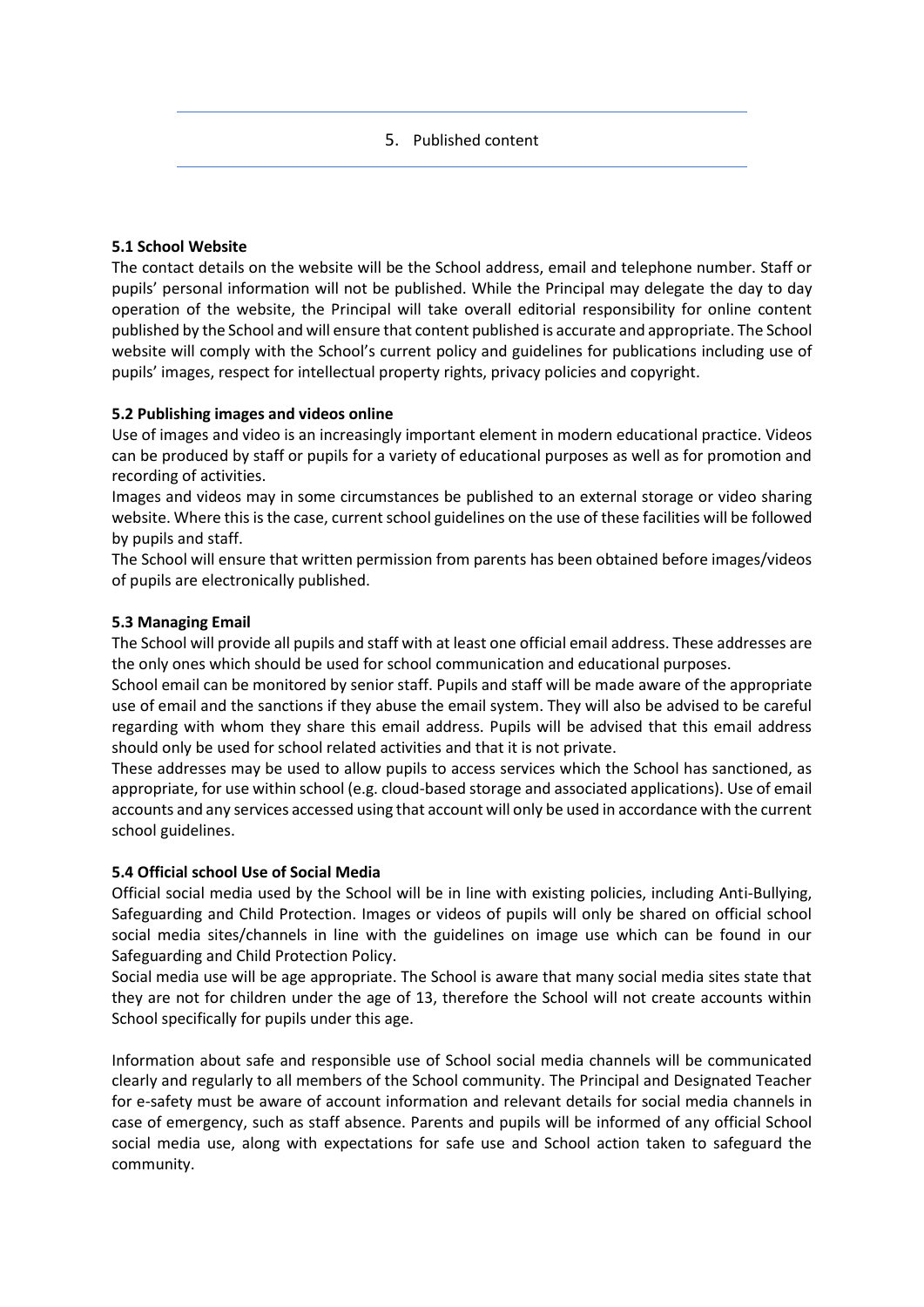Where social media is used as part of a lesson or other educational experience this will be under the control of a member of staff. Staff discretion is advised and should be in line with the current guidelines and the Staff Code of Conduct.

Official use of social media sites by the School will only take place with clear educational or engagement objectives with specific intended outcomes e.g. revision forums or increasing parental engagement. Staff use of social media sites as communication tools will only be used with permission of the Principal. School social media channels will be set up as distinct and dedicated social media site or accounts.

School social media accounts will be sanctioned by the Designated Teacher for E-Safety and will be set-up and managed by a member of School staff.

Staff will use School provided email addresses to register for, and manage, official School approved social media channels. Members of staff running official School social media channels must ensure that they obtain prior permission from the Principal/Vice-Principals, are aware of the required behaviour and expectations of use, and will monitor the use of the channel(s) to check they are being used safely, responsibly and in accordance with local and national guidance and legislation.

All communication on official School social media platforms will be clear, transparent and open to scrutiny. Any online publication on official School social media sites will comply with legal requirements including GDPR, right to privacy conferred by the Human Rights Act 1998, or similar duty to protect private information, and will not breach any common law duty of confidentiality or copyright.

Staff will not engage with any direct or private messaging with pupils or parents through Private social media accounts and should communicate via recognised School communication channels.

Any concerns regarding the online conduct of pupils, parents, or staff on social media sites should be reported to the Designated Teacher for E-safety or Designated Teacher for Child Protection and will be managed in accordance with existing School policies such as Anti-Bullying, Staff Code of Conduct, Safeguarding and Child Protection.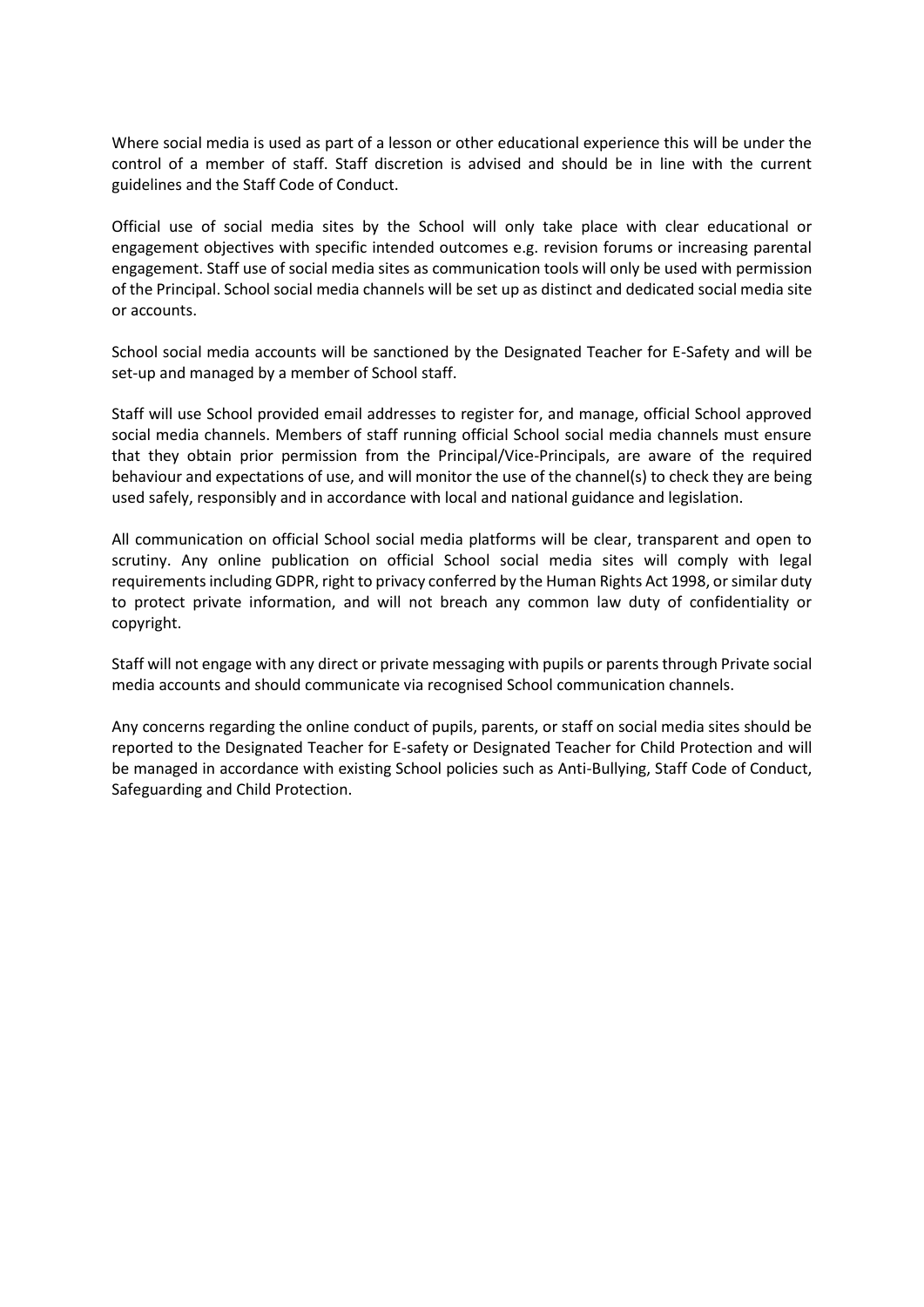|  | 6. Management of systems |
|--|--------------------------|
|--|--------------------------|

#### **6.1 Data security**

Personal data will be recorded, processed, transferred and made available according to General Data Protection Regulations (GDPR).

All users will be informed not to share passwords with others and not to login as another user at any time. Staff and pupils must always keep their passwords private and must not share them with others or leave it where others can find them. All members of staff will have their own unique username and private passwords to access school systems. Members of staff are responsible for keeping their passwords private.

#### **6.2 Filtering**

The School uses a filtered Internet and email service provided by C2K. The system is designed to filter sites that fall into categories such as pornography, racial hatred, extremism, gaming, sites of an illegal nature, etc.

If a member of staff or pupil should unwittingly discover an unsuitable site, the URL should be reported to the ICT Support Officer or the Designated Teacher for e-safety. This will then be recorded and escalated as appropriate to C2K.

Any deliberate access to prohibited/unsuitable sites (within School or using a School-owned device) will be dealt with, as appropriate, according to the School's policies on Pupil Positive Behaviour/Code of Conduct for Staff and Volunteers.

#### **6.3 Applications and Software used to Record Pupil Information**

The Principal is ultimately responsible for the security of any data or images held of pupils. Apps/systems which store personal data will be assessed prior to use. Only School issued or sanctioned devices will be used for apps that record and store pupils' personal details, attainment or photographs.

Devices will be appropriately protected if taken off site to prevent a data security breach in the event of loss or theft.

7. Policy Review

This policy will be reviewed every three years from the date it is approved by the Board of Governors.